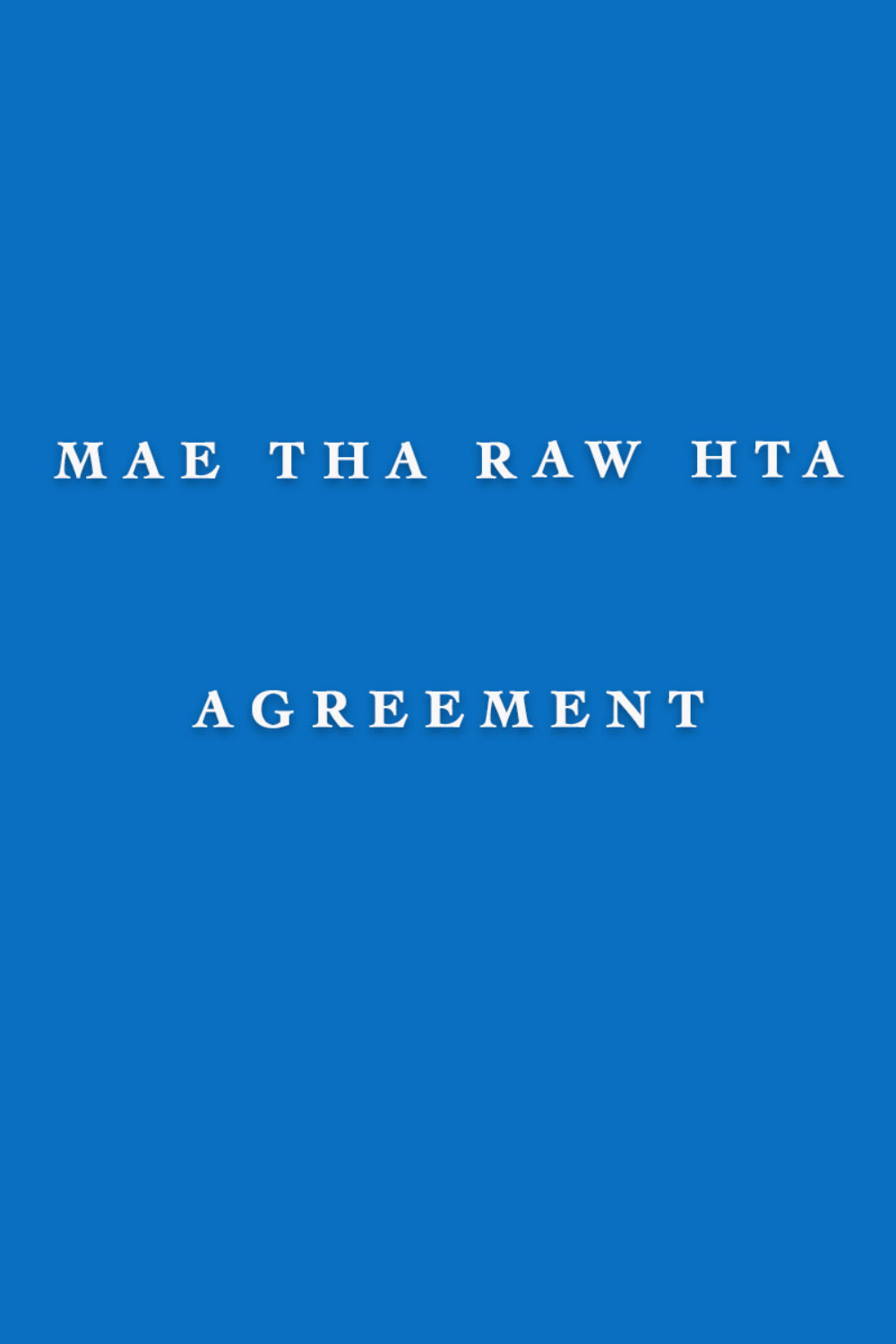#### **MAE THA RAW HTA AGREEMENT1**

#### January 14, 1997

We, leaders of Arakanese, Chin, Kachin, Karen Karenni, Mon, Pa-O, Palaung, Lahu, Shan and Wa ethnic nationalities, representing the various organizations as well as the nationalities, attended the seminar held from January 7 to 14, 1997 at Mae Tha Raw Hta in Kawthoolei. We, leaders of nationalities mentioned above, after frank and cordial discussions in depth, have agreed upon the following terms.

### **1. Agreement relating to Political Aims**

- a. To dismantle the military dictatorship and establish peace in the country;
- b. To practice the democratic political system;
- c. To achieve the rights of equality and self-determination for each and every nationality;
- d. To establish a federal union.

#### **2. Agreement Concerning the SLORC's National Convention**

The sham National Convention being held by the SLORC, presently, is for the perpetuation of military dictatorship. Since absolutely no rights will be gained for the ethnic nationalities, we, the Ethnic Nationalities Seminar, do not in any way recognize the SLORC's National Convention and agree to oppose it.

#### **3. Agreement Regarding Tri-partite Dialogue**

We, the Ethnic Nationalities Seminar, accept the tri-partite dialogue agreed to by Daw Aung San Suu Kyi, and called for by the resolutions of the UN and international organizations. The tri-partite dialogue must include three forces, namely the force composed of the National Democratic Front (NDF), Union Nationalities League for Democracy (UNLD), Peace and Democratic Front (PDF) and other ethnic nationalities, the Pro-democracy forces led by Daw Aung San Suu Kyi, and the SLORC military clique.

#### **4. Agreement Relating to Federal Union**

We, the Ethnic Nationalities Seminar, unanimously agree to establish a genuine federal union composed of national states having the full rights of national equality and self-determination.

#### **5. Agreement Relating to Economic Policy**

 $\overline{a}$ 

Regarding the economic policy, we, the Ethnic Nationalities Seminar, agree to practice a market economic system and invite foreign investments. However, as foreign investments, at present, are benefiting the SLORC military dictatorship only and increasing its oppressive power, we strongly object to them.

<sup>&</sup>lt;sup>1</sup> Ethnic Nationalities Council, Historic Agreements, available at http://www.encburma.org/ agreements.htm (Last visited on January 5, 2007).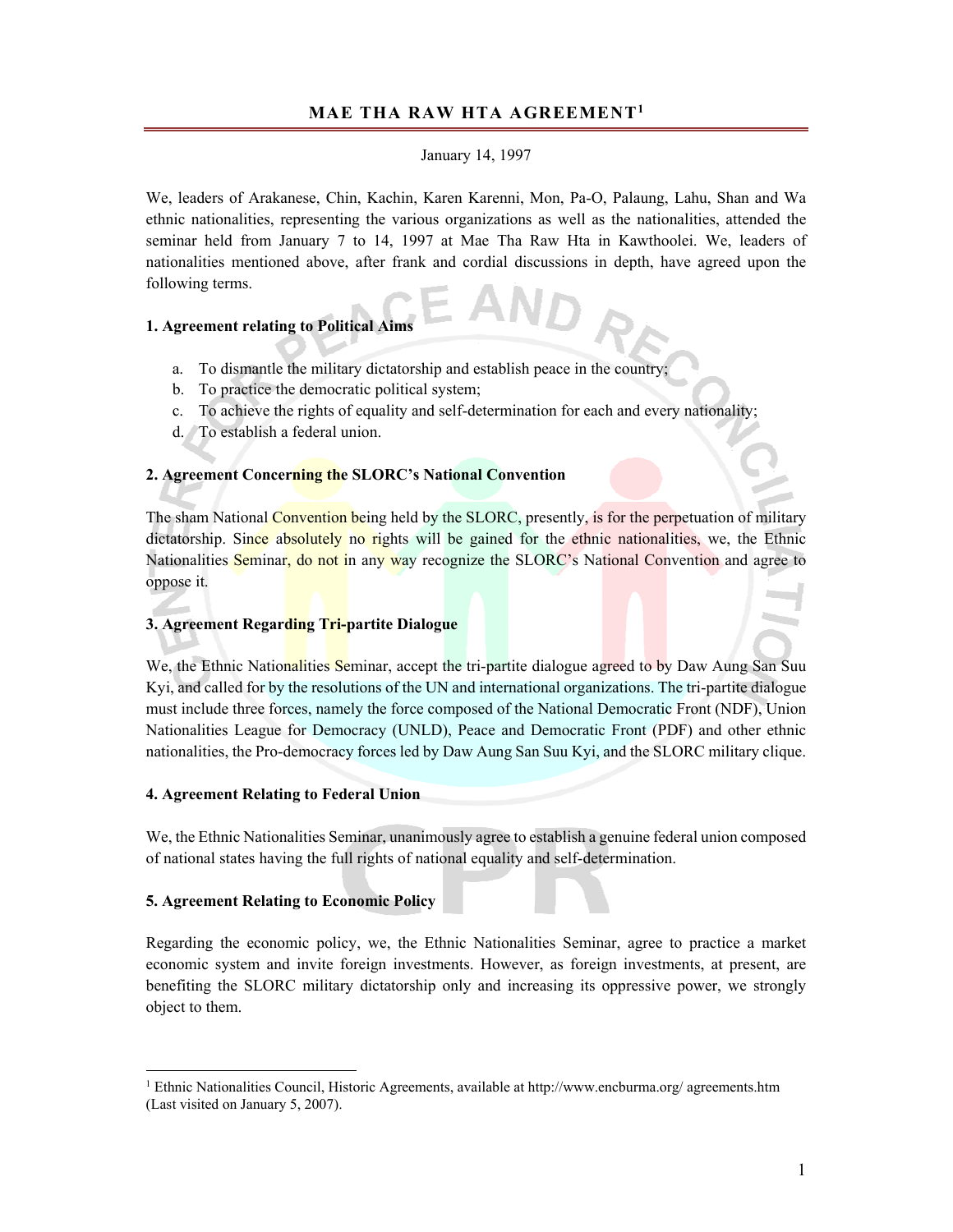#### **6. Agreement Relating to Narcotic Drugs**

We, the Ethnic Nationalities Seminar, unanimously agree to cooperate with international narcotic drug eradication organizations for the eradication of the entire business of narcotic drugs, including cultivation, production and trafficking.

#### **7. Agreement Regarding Pro-democracy Forces**

We, the Ethnic Nationalities Seminar, agree to raise the fight, on all sides, in the fields of politics, diplomacy and people's action, for the dismantling of the SLORC military dictatorship. In this struggle, we agree also to join hands with prodemocracy forces led by Daw Aung San Suu Kyi, and act unitedly and simultaneously for the achievement of rights of the nationalities as well as democratic rights. Moreover, we acknowledge the National League for Democracy (NLD) led by Daw Aung San Suu Kyi as the winner of 1990 general election an accordance with the true will of the people and democratic process, we fully support all acts of opposition against the SLORC, by it.

#### **8. Agreement Relating to ASEAN**

We, the Ethnic Nationalities Seminar, agree to send letters to ASEAN, requesting it to delay. indefinitely, acceptance of Burma under the SLORC, as a member of the organization.

#### **9. Agreement Relating to Alliance**

We, the Ethnic Nationalities Seminar, agree unanimously to help the National Democratic Front (NDF), the nation-wide alliance body of the ethnic nationalities, into a politically, militarily and organization to be a more solid entity.

#### **10. Agreement on Reunion**

We, the Ethnic Nationalities Seminar, agree to maintain and implement the results of the seminar and to have a reunion at least once a year.

#### **Signatories**

- 1. (Gen. Aung Than Lay) Karen National Progressive Party
- 2. (Col. Khun Okker) Pa-O People's Liberation Organization
- 3. (Col Maha Sean) Wa National Organization
- 4. (Col Sai Pao Sing) United Wa State Party
- 5. (Mai Aik Phone) Palaung State Liberation Front
- 6. (Col. Zau Seng) Kachin Independent Organization
- 7. (Khing Myat Kyaw) All Araken Students and youth congress
- 8. (B. Kya Oo) Lahu Democratic Front
- 9. (Nai Han Tha) New Mon State Party
- 10. (Khing Soe Naing Aung) Araken Liberation Party
- 11. (Khun Na Ruh) Kayan New Land Party
- 12. (Sao Oac Kesi) Shan United Revolutionary Army